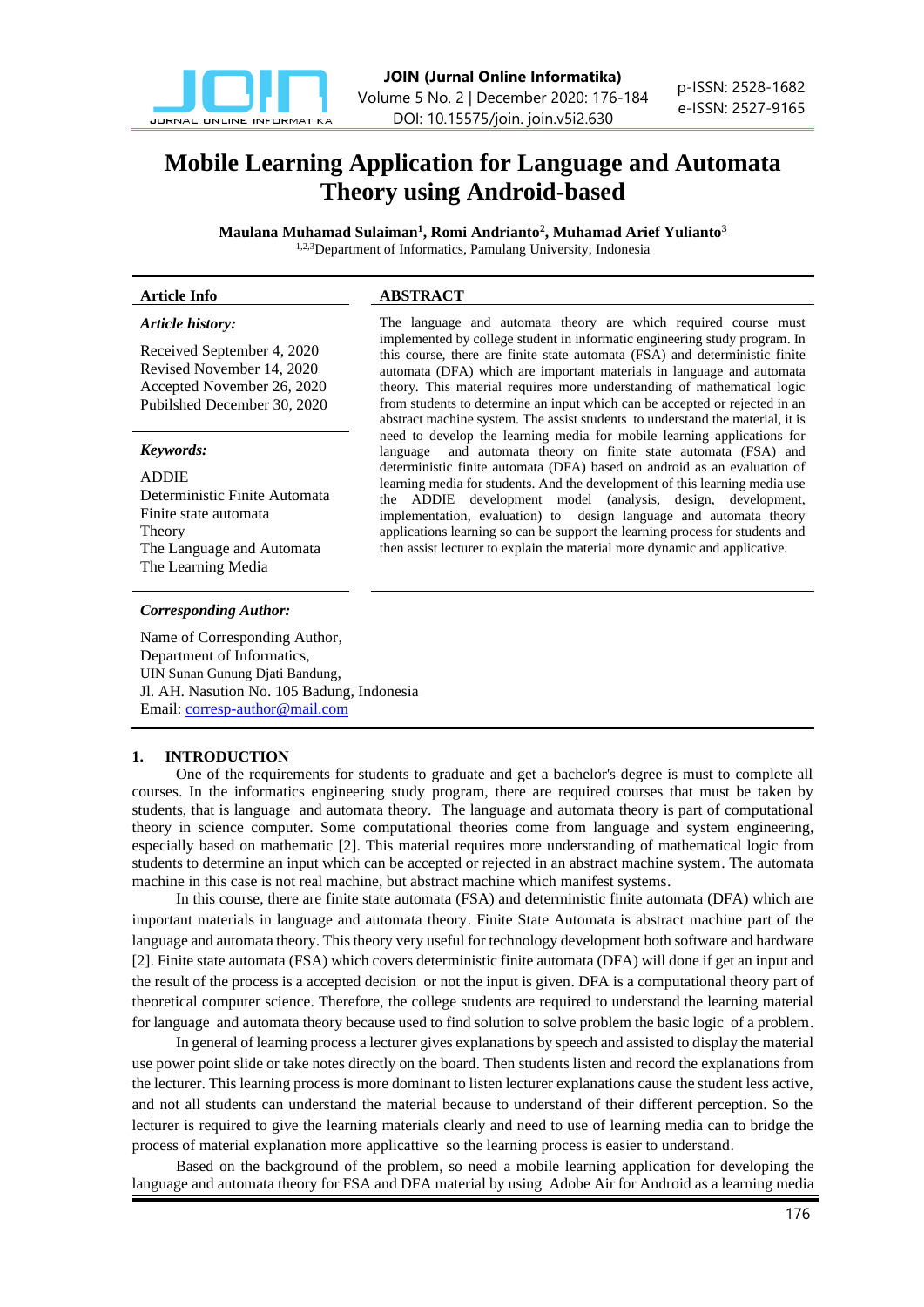which can assist students to support the learning process is easy to use and can be used flexible in terms of place and time and can assist the lecturers to explain more dynamic and applicattive of material.

#### **2. METHOD**

The development of learning media for mobile learning application of language and automata theory, the method used is ADDIE development (analysis, design, development, implementation, evaluation). ADDIE is one of learning system model that shows simple learning system and easy to learn. This model has five systematic components which related. So, this model must be used systematically and cannot be randomized to application. This model is simple and systematically structured, it is easier to understand. This method is used to create product application which concentrate on needs analysis so can be applied to user. The ADDIE development method has a systematic sequence, so the process when implementation can't be random.

#### **2.1 Analysis**

The development of learning media for language and automata theory begins by analyzing of some the necessary needs. They are analyzing the content of the material which easy to understand, analyzing questions that can be understand by student, and analyzing of the display application which easy to use for student. And for the student understanding, all of learning materials related to finite state automata (FSA) and deterministic finite automata (DFA) will be displayed to covers Non Deterministic Finite Automata (NFA) because NFA is part of Finite State Automata (FSA), equivalence, reduction, and NFA with  $\epsilon$ -move.



Figure 1. Use Case

This table is a description of the use case information. Use case begins from user start the application until logout the application.

| Table 1. Use Case Information |                                     |                                                                                              |  |  |  |
|-------------------------------|-------------------------------------|----------------------------------------------------------------------------------------------|--|--|--|
| NO                            | <b>INFORMATION</b>                  | <b>DESCRIPTION</b>                                                                           |  |  |  |
|                               | : User<br>Actor<br>Use case : Start | - To start this application the user must first start                                        |  |  |  |
| 2                             | Use case : Main Menu                | - This case show list of material and list of question                                       |  |  |  |
| 3                             | Use case: List of Material          | - This case show the materials to be studied                                                 |  |  |  |
| 4                             | Use case: List of Question          | - This case only show question of finite state automata<br>and deterministic finite automata |  |  |  |
|                               | : User<br>Actor                     | - User logout from this application                                                          |  |  |  |
|                               | Use case : Logout                   |                                                                                              |  |  |  |

#### **2.1.1. The Language and Automata Theory**

The language and automata theory is part of computational theory in science computer. Some computational theories come from language and system engineering, especially based on mathematic [1]. The Language and automata theory usually implemented to make programming language and compilers in the form of mathematical model to determine an input can be accepted or rejected on an automata machine (abstract machine).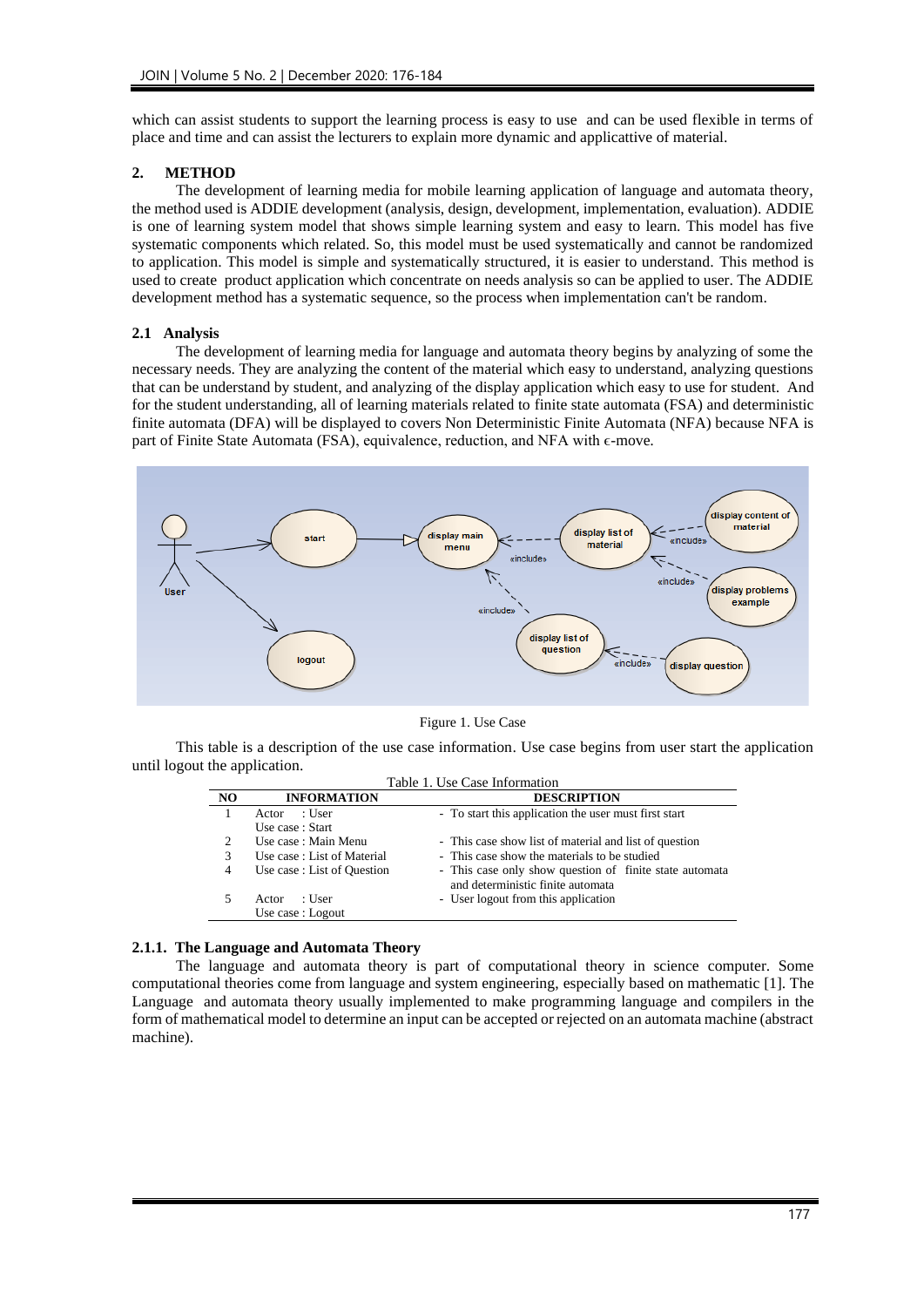

Figure 2. Concept of The Language and Automata Theory

For the example, implement an automata machine only accept input in English. Then the automata machine model can be described as follows:



Figure 3. An Automata Machine Model

The example above it is an automata machine which only accept input in english, if the machine gets the input string:

- 1. makan : rejected
- 2. make : accepted
- 3. making : accepted

A string will be accepted when it towards the final state (double circle) in this case is  $q_6$  and  $q_9$ . The initial state is always preceded by an arrow without input (*state* q<sub>0</sub>).

# **2.1.2. Finite state automata (FSA)**

Finite State Automata is abstract machine part of the language and automata theory. This theory very useful for technology development both software and hardware. It is described as a mathematical model can accept input and produce output has a number of states and can move from one state to another based on input and transition functions. Finite state automata is expressed by pairs of 5 tuples, they are:

 $M = (Q, \Sigma, \delta, S, F)$  $Q =$  the state set  $\Sigma$  = input of symbol set δ = functions of transition δ : Q  $\times$  Σ  $S =$  initial state,  $S \in Q$  $F =$  final state,  $F \subseteq Q$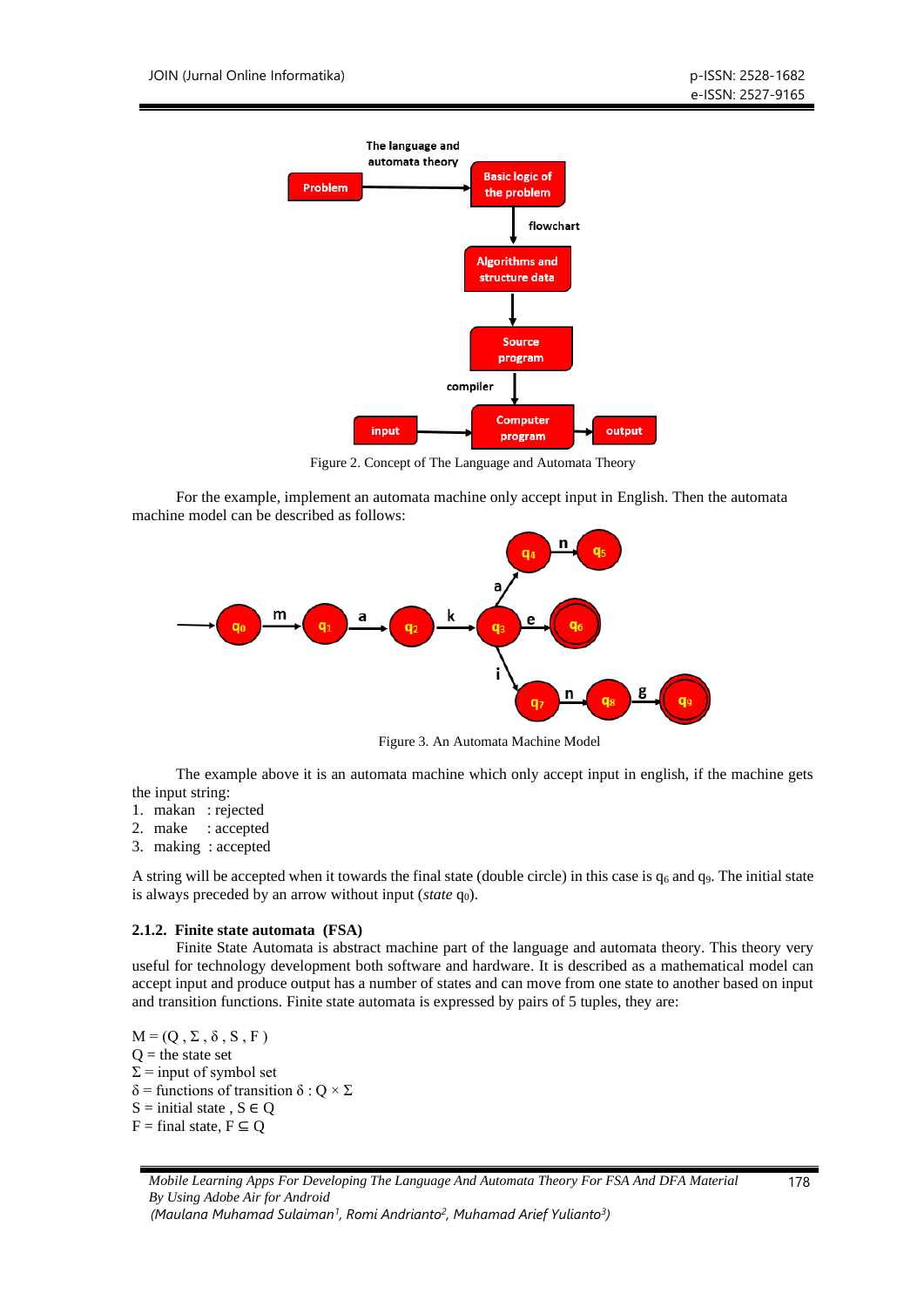Figure 4 is an example of implementation a finite state automata (FSA) machine model.



Figure 4. Implementation of FSA Machine Model

1. For example get to input : 1101

Even number is 1, odd number is 1, even number is 0 even number is 1 so odd number  $\rightarrow$  machine accepted 2. And get an input : 1100

Even number is 1, odd number is 1, even number is 0, even number is 0 so even number  $\rightarrow$  machine rejected

From the example above is :

 $Q = \{even, odd\}$ 

 $\Sigma = \{0,1\}$ 

 $S = even$ 

 $F = \{odd\}$ 

| Table 2. The Transition function of FSA |             |             |  |  |  |
|-----------------------------------------|-------------|-------------|--|--|--|
|                                         |             |             |  |  |  |
| even number                             | even number | odd number  |  |  |  |
| odd number                              | odd number  | even number |  |  |  |

#### **2.1.3. Deterministic Finite Automata (DFA)**

Deterministic finite automata (DFA) is part of the finite state automata (FSA) which is described a state there is exactly one next state for each received input symbol. For example, the test is to accept a bit string with an even number of 0, and an even number of 1.

- 1. 0011 : accepted
- 2. 10010 : rejected, because the number of 0 is odd



This is a deterministic finite automata (DFA) of question above.

 $Q = \{q0,q1,q2,q3\}$  $\Sigma = \{0,1\}$  $S = q0$ 

$$
F = \{q0\}
$$

Table 3 is the table of transition functions of deterministic state automata :

| Table 3. The Transition function of DFA |       |       |  |  |
|-----------------------------------------|-------|-------|--|--|
|                                         |       |       |  |  |
| q0                                      | $q_2$ |       |  |  |
| Чı                                      | $q_3$ | $q_0$ |  |  |
| $q_2$                                   | q0    | q3    |  |  |
|                                         |       |       |  |  |

δ ( q0,011) = δ( q2,11) = δ( q3,1) = q2 rejected

δ( q0,1010) = δ( q1,010) = δ( q3,10) = δ( q2,0) = q0 accepted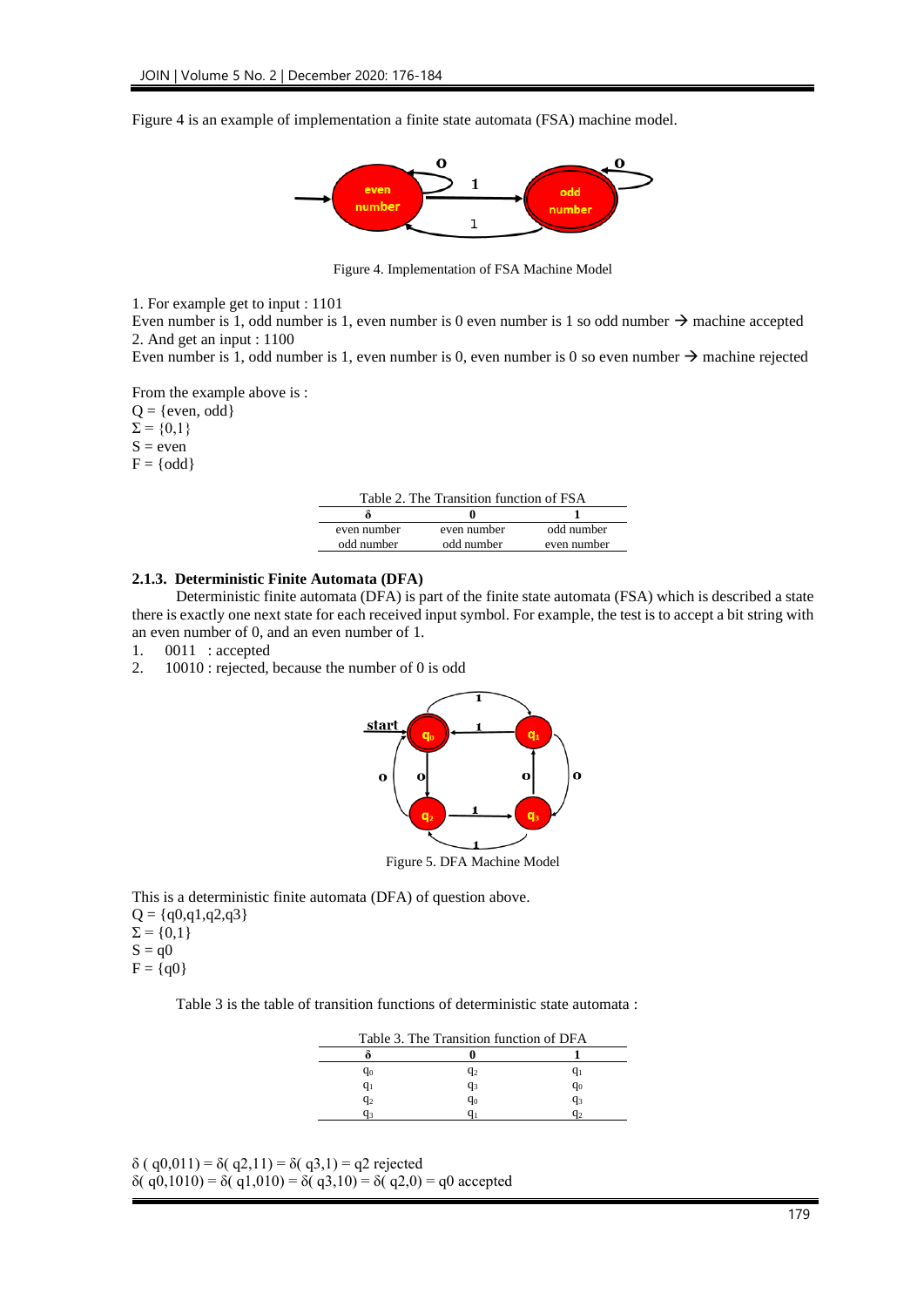# **2. 2. Design**

After analyzing the material requirement, the next step is to design. This step is to design of application, it will be made with the application layout concept. This step the product design must consider all of components which are determined to make the next step easier. This development of learning media for language and automata theory, the implementation of the main menu is a priority because it displays the material to be displayed. The main menu design is designed to be as simple as possible to make it easier for user to use the automata learning media application.



Figure 6. Layout of Main Menu Figure 7. Layout of Question Menu

The development of automata learning media is focused on finite state automata (FSA) and deterministic finite automata (DFA) materials. So design this learning application, only display finite state automata (FSA) and deterministic finite automata (DFA) questions.

# **2.3. Development**

This step is step of the application production. The development of learning media for language and automata theory is implemented use Adobe Flash CS6 actionscript 3.0 as the main software developer. Adobe Flash CS 6 is a software is used to create animation more attractive and dynamic. Adobe Flash CS6 has many functions such as create animation, support to create web page animation, and can be used to create android application. The Development of this software same as create a flash project. The difference is the step of setting project execution is changed first to Air for Android.

# **2.4. Implementation**

The implementation step is product trial has been developed to some respondents. In the development of learning media for language and automata theory, the respondents are students who are taking courses in language and automata theory. This step allows each student to give assessment and input this application used. The respondent assessment is the student to application based on specified criteria to test this learning application. Based on the criteria or assessment points are the material or learning, media, and user.

# **2.5. Evaluation**

The evaluation was carried out to determine the results of the respondent's assessment, in this case the students about feasibility of development learning media for this learning application of language and automata theory. Critics and suggestion from the respondents of this application are needed to evaluate the product overall.

# **3. RESULTS AND DISCUSSION**

The implementation of development for mobile learning application the language and automata theory on finite state automata (FSA) and deterministic finite automata (DFA) materials use Adobe Air for Android are the contract of the contract of the contract of the contract of the contract of the contract of the contract of the contract of the contract of the contract of the contract of the contract of the contract of the contra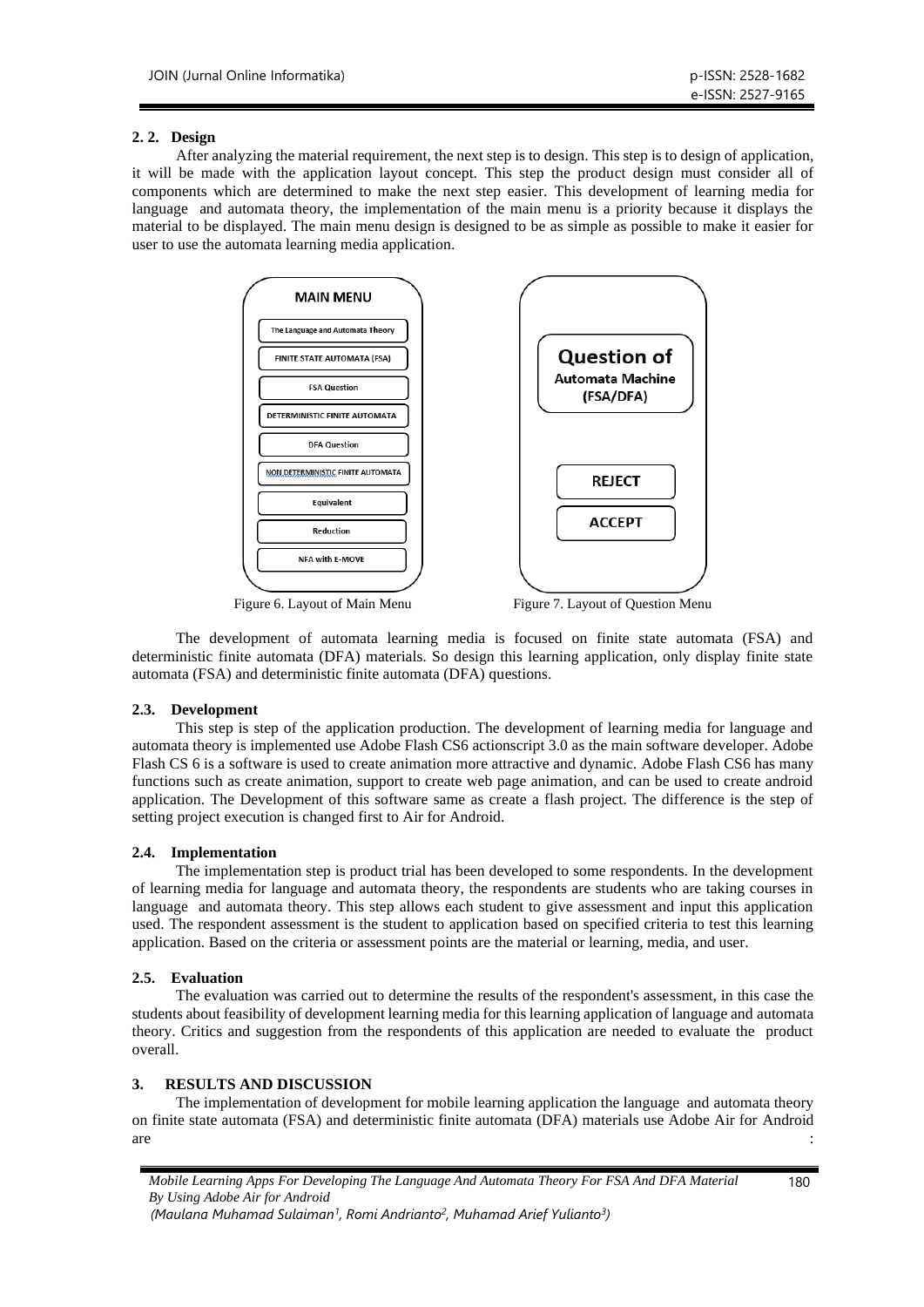# **3.1. Display Interface**

#### **3.1.1 The Initial Display**

The initial display is made very simple, that is to display the title of this course the language and automata theory on finite state automata (FSA) and deterministic finite automata (DFA) material then there is only one "start" button which functions to go to the main menu page



Figure 8. The Initial Display

# **3.1.2 The Main Menu Display**

In the main menu display is designed as simple as possible so the students will be able to use this application easier. This main menu layout, there are several buttons with material content and language theory and also automata questions. The material displayed are language and automata theory, finite state automata (FSA), deterministic finite automata (DFA), non deterministic finite automata (NFA), equivalence, reduction, NFA with ε-move. And the question displayed are about finite state automata (FSA) and deterministic finite automata (DFA) question. In the main menu display it as "language and automata theory (Toeri Bahasa Automata), question displayed for FSA (SOAL FSA), question displayed for DFA (SOAL DFA), equivalence (EKUIVALENSI), reduction (REDUKSI), and NFA with e-move (NFA dengan E-Move)".



Figure 9. The Main Menu Display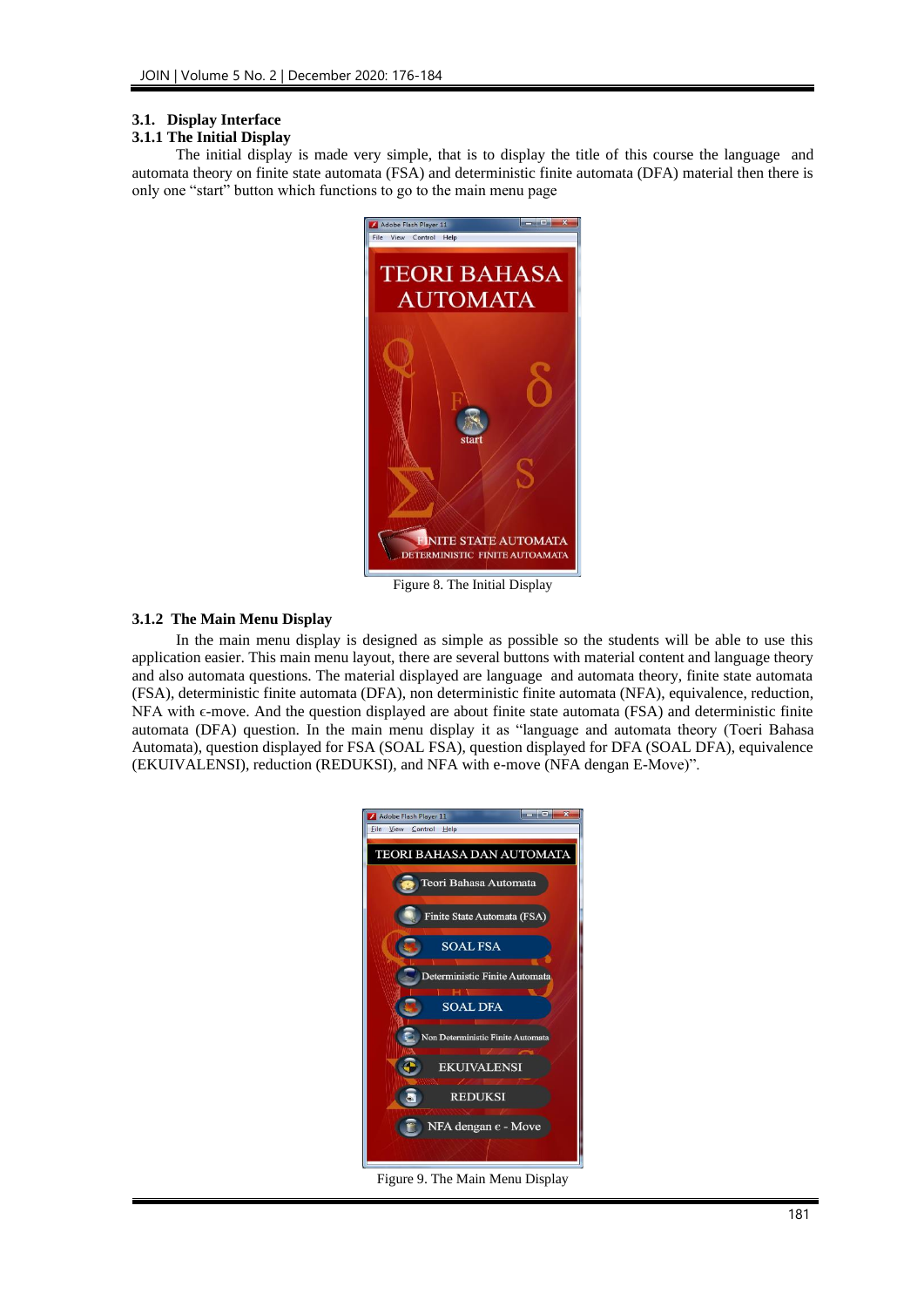#### **3.1.3 The Material Menu Display**

In this material menu display will be displayed is the material along with the sample question. To make it easier for student to understand the material, each material will be included with each sample question. And the material will be displayed in this course of language and automata theory is about finite state automata. the material of finite state automata covers deterministic finite automata, non deterministic finite automata, equivalence, state reduction, and NFA with  $\epsilon$ -move. In the material menu display use Indonesian language, it as "Setiap FSA memiliki (Every FSA will consists)".



Figure 10. The Material Menu Displa*y*

## **3.1.4 The Question Menu Display**

In this question menu display there are accept and reject buttons so user can choose whether each input string can be accepted or rejected from each displayed question. The button display use Indonesian language, it as " accept (Diterima) and reject (Ditolak)"



Figure 11. The Question Menu Display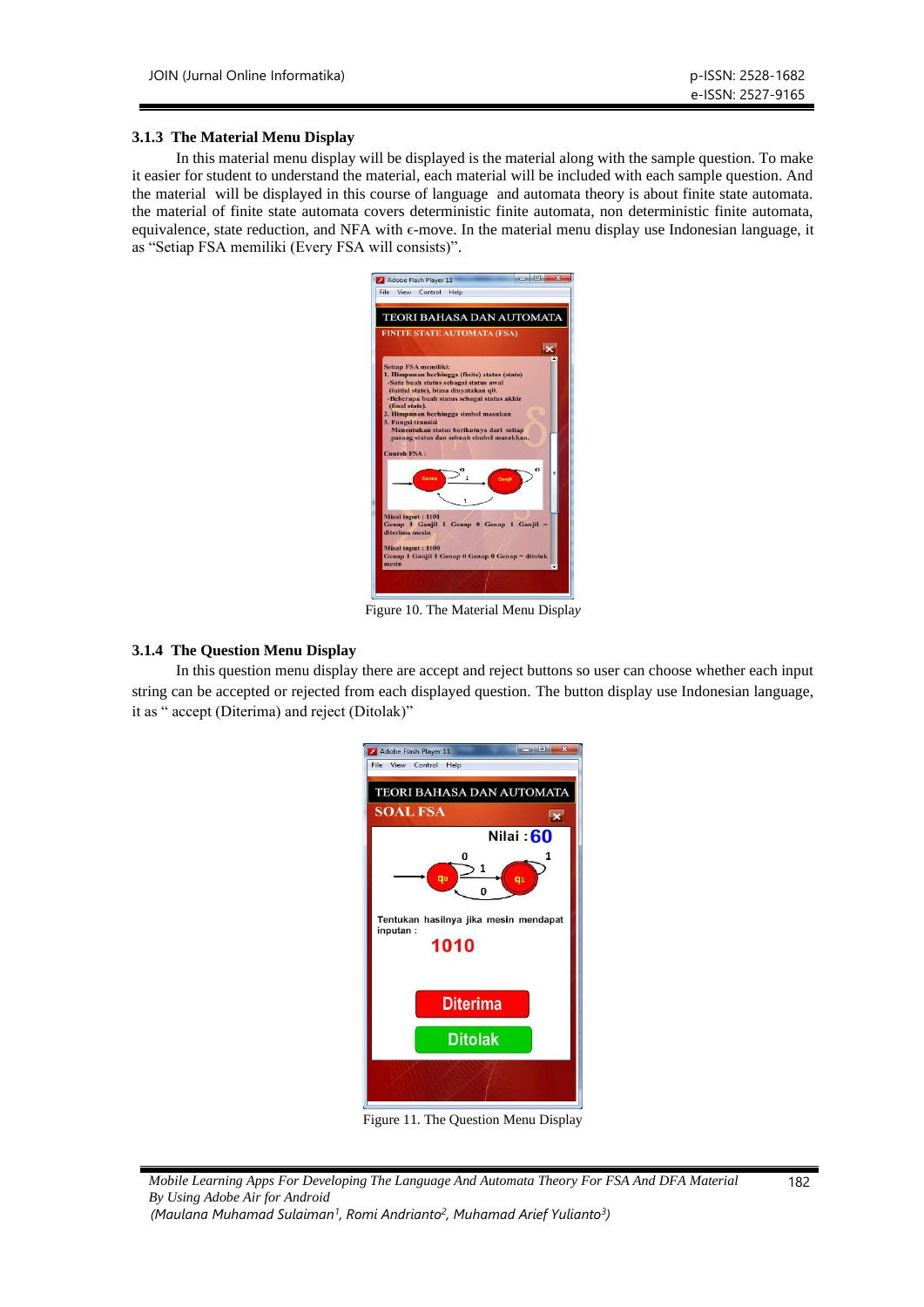#### **3.2 System Testing**

System testing is carried out by involving several students and lecturers to test the readiness and effectiveness of applications in process to learn mobile learning of language and automata theory on finite state automata (FSA) and deterministic finite automata (DFA) materials.

| Table 4. Cases and Test Result                                     |                                                                                                                                     |                                                                                                                                         |                                       |  |  |  |  |  |
|--------------------------------------------------------------------|-------------------------------------------------------------------------------------------------------------------------------------|-----------------------------------------------------------------------------------------------------------------------------------------|---------------------------------------|--|--|--|--|--|
| <b>Cases and Test Result</b>                                       |                                                                                                                                     |                                                                                                                                         |                                       |  |  |  |  |  |
| The Input Data                                                     | <b>Expected Result</b>                                                                                                              | <b>Analysis Result</b>                                                                                                                  | <b>Conclusion</b>                     |  |  |  |  |  |
| click<br>of<br>button<br>material                                  | show the material according to user<br>choice                                                                                       | show the material according to <i>user choice</i>                                                                                       | $accept: \mathcal{V}$<br>$reject$ : - |  |  |  |  |  |
| click button of finite<br>state automata<br>(FSA) question         | show questions as random strings $\theta$ and $\theta$<br>and show the<br>option buttons are accepted button and<br>rejected button | the question as strings $\theta$ and $\theta$ to show<br>random and show the option buttons are<br>accepted buttons and rejected button | $accept: \mathcal{V}$<br>$reject$ : - |  |  |  |  |  |
| click button<br>deterministic finite<br>automata (DFA)<br>question | show questions as random strings <b>a</b> and <b>b</b><br>and show the<br>option buttons are accepted button and<br>rejected button | the question as strings <b>a</b> and <b>b</b> to show<br>random and show the option buttons are<br>accepted buttons and rejected button | $accept: \mathcal{V}$<br>$reject$ : - |  |  |  |  |  |

System testing of this application is used to test application feasibility. The test starts from the input data, it is function of button, and next the expected results, and analysis results, and the last step is conclusion the application feasibility.

#### **4. CONCLUSION**

Based on the result of research and discussion previously described, so there are the conclusions: (1) The development of learning media for language and automata theory assist to student understand language and automata theory course, especially finite state automata (FSA) and deterministic finite automata (DFA) materials; (2) The development of learning media for language and automata theory can be used as a learning media for student and lecturer to support a better learning process; and (3) This research implementation is to result development of learning media for mobile learning application of language and automata theory on finite state automata (FSA) and deterministic finite automata (DFA) materials use adobe air for Android.

### **ACKNOWLEDGEMENTS**

The author is grateful to Kemenristek Dikti to gives grant funding for this research. And to Pamulang University which has provided good shelter, facilities and infrastructure and also to LPPM UNPAM which assist the author to implementation this research and to UIN Sunan Gunung Djati Bandung has reviewed and published this article

#### **5. REFERENCES**

- [1] Adil,Ahmat. 2018." The Introduction to Formal Language Automata Theory and Computation"*.*Yogyakarta : Deepublish
- [2] Ahmad arfan, ali, et al. 2018 "The Learning Media For Using Adobe Flash CS 6 to Increase Interest Student and Learning Result in Basic Competencies to Describe Payment Systems and Payment Instrument", Journal of Economic Education: Scientific Journal of Educational Sciences, Economics and Social Sciences, Jember University.
- [3] Ahmad Ma'arif, Ridwan, and Fauziah, 2018." Implementation of Finite State Automata in Process of Filling in Plan Cards Study For Student", (JOINTECS) Journal of Information Technology and Computer Science, Jakarta National University.
- [4] Dandy Aryarajendra Suprapto, Dimas, and Fauziah, 2020, " Implementation of Finite State Automata on DFA and NFA Abstract Machines based on Android ", STRING, Jakarta National University
- [5] Dhilon, M Khariul Ridho , and Pujiyono Wahyu, 2014, "Learning Media of Language and Automata Theory In Automata Pushdown Material Based on Multimedia"*, ,*Bachelor Journal of Technical Informatic, Ahmad Dahlan University Yogyakarta
- [6] Jamil, A., Engr. AsadUllah, & Rehman, M. (2016). An Infinite Runner Game Design using Automata Theory. In International Journal of Computer Science and Software Engineering (IJCSSE), 5(7), pp. 119-125.
- [7] Jamilah, Masayu and Wawan Nurmansyah, 2018." The Design and Implementation of Finite State Automata of Visualization Learning Applications (Graph Verification Version to Tuple)", N ational Seminar Technology and Business IIB DARMAJAYA, Musi Charitas University.
- [8] Handoko, Koko, et al, 2019, " The Design for Choosing a Wedding Package By Using Finite State Automata in Batam City ", SNISTEK, Putera Batam University.